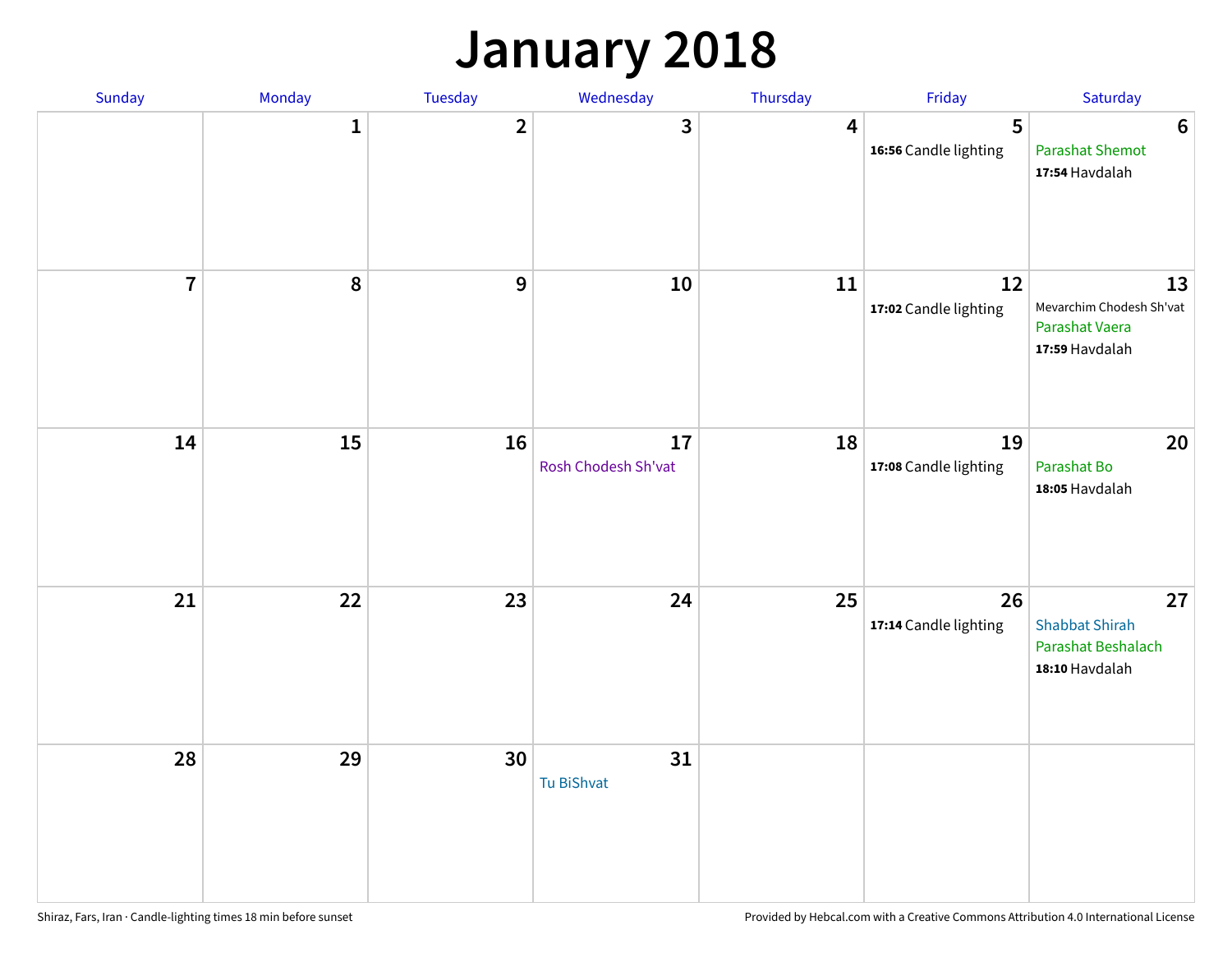## **February 2018**

| Sunday                  | Monday | Tuesday | Wednesday                                                                                | Thursday                | Friday                                           | Saturday                                                                                        |
|-------------------------|--------|---------|------------------------------------------------------------------------------------------|-------------------------|--------------------------------------------------|-------------------------------------------------------------------------------------------------|
|                         |        |         |                                                                                          | $\mathbf{1}$            | $\overline{2}$<br>17:20 Candle lighting          | $\mathbf{3}$<br>Parashat Yitro<br>18:16 Havdalah                                                |
| $\overline{\mathbf{4}}$ | 5      | $6\,$   | $\overline{7}$                                                                           | 8                       | $\overline{9}$<br>17:26 Candle lighting          | 10<br><b>Shabbat Shekalim</b><br>Mevarchim Chodesh Adar<br>Parashat Mishpatim<br>18:21 Havdalah |
| 11                      | 12     | 13      | 14                                                                                       | 15<br>Rosh Chodesh Adar | 16<br>Rosh Chodesh Adar<br>17:31 Candle lighting | 17<br><b>Parashat Terumah</b><br>18:26 Havdalah                                                 |
| 18                      | 19     | 20      | 21                                                                                       | 22                      | 23<br>17:36 Candle lighting                      | 24<br><b>Shabbat Zachor</b><br>Parashat Tetzaveh<br>18:31 Havdalah                              |
| 25                      | 26     | 27      | 28<br>05:16 Fast begins<br><b>Ta'anit Esther</b><br>18:27 Fast ends<br><b>Erev Purim</b> |                         |                                                  |                                                                                                 |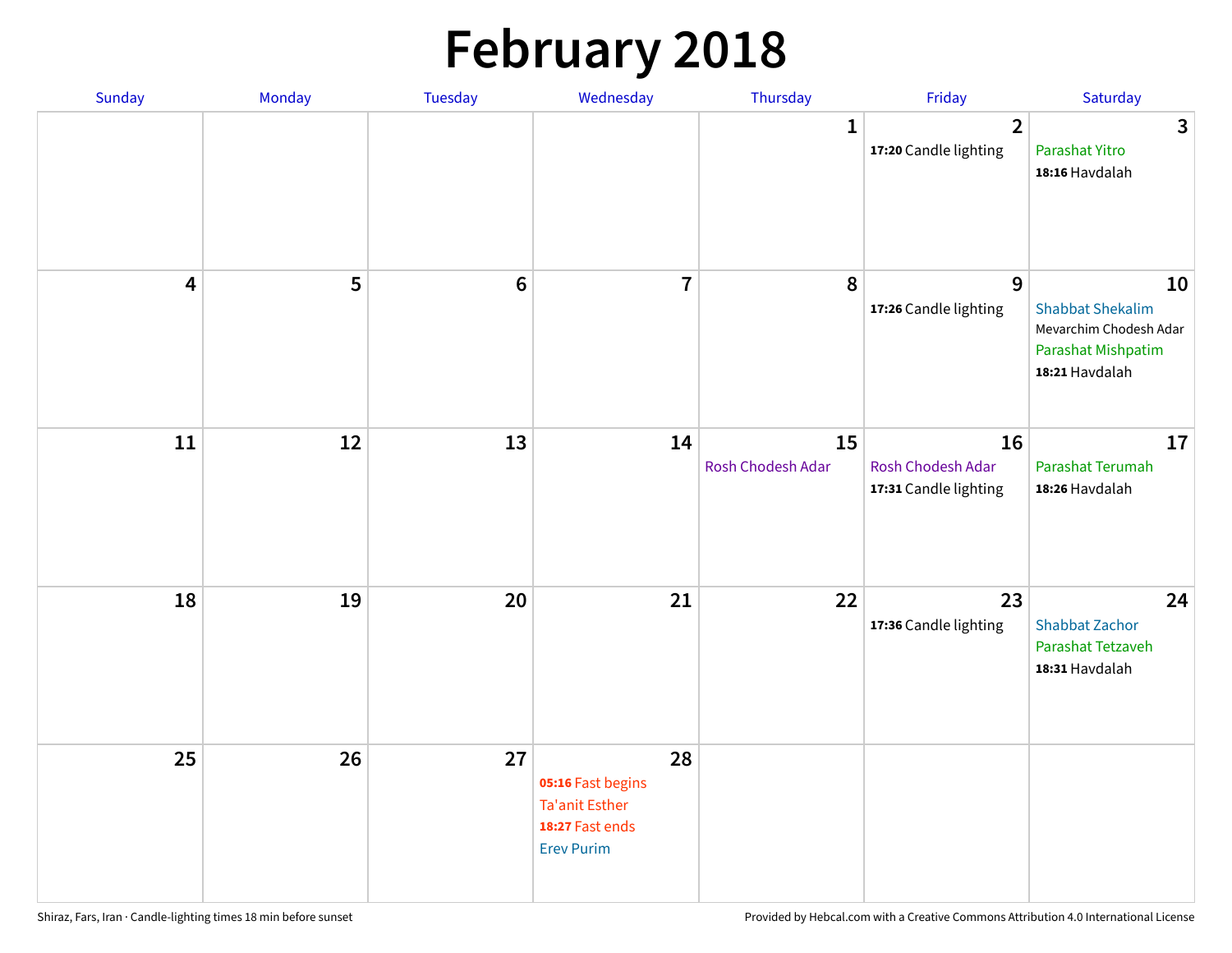### **March 2018**

| Sunday | Monday             | <b>Tuesday</b> | Wednesday      | Thursday              | Friday                                                                                            | Saturday                                                                                             |
|--------|--------------------|----------------|----------------|-----------------------|---------------------------------------------------------------------------------------------------|------------------------------------------------------------------------------------------------------|
|        |                    |                |                | $\mathbf{1}$<br>Purim | $\overline{2}$<br><b>Shushan Purim</b><br>17:41 Candle lighting                                   | 3<br>Parashat Ki Tisa<br>18:36 Havdalah                                                              |
| 4      | 5                  | $\bf 6$        | $\overline{7}$ | 8                     | 9<br>17:46 Candle lighting                                                                        | 10<br><b>Shabbat Parah</b><br>Mevarchim Chodesh Nisan<br>Parashat Vayakhel-Pekudei<br>18:40 Havdalah |
| 11     | 12                 | 13             | 14             | 15                    | 16<br>17:50 Candle lighting                                                                       | 17<br><b>Shabbat HaChodesh</b><br><b>Rosh Chodesh Nisan</b><br>Parashat Vayikra<br>18:45 Havdalah    |
| 18     | 19                 | 20             | 21             | 22                    | 23<br>18:54 Candle lighting                                                                       | 24<br><b>Shabbat HaGadol</b><br>Parashat Tzav<br>19:49 Havdalah                                      |
| 25     | 26<br>Yom HaAliyah | 27             | 28             | 29                    | 30<br>05:41 Fast begins<br><b>Ta'anit Bechorot</b><br><b>Erev Pesach</b><br>18:59 Candle lighting | 31<br>Pesach I<br>19:53 Candle lighting                                                              |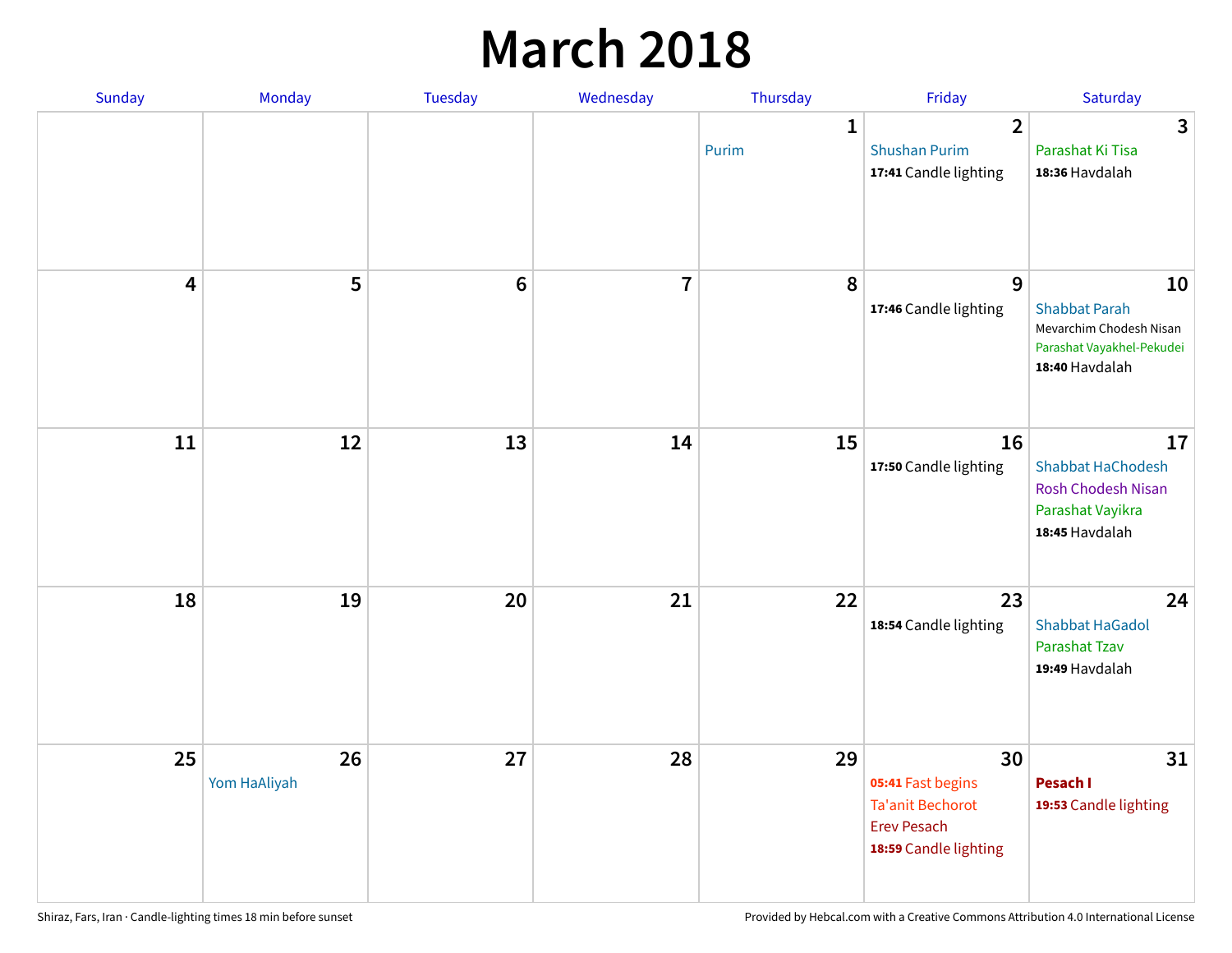# **April 2018**

| Sunday                                  | Monday                              | Tuesday                                     | Wednesday                           | Thursday                                       | Friday                                                        | Saturday                                                           |
|-----------------------------------------|-------------------------------------|---------------------------------------------|-------------------------------------|------------------------------------------------|---------------------------------------------------------------|--------------------------------------------------------------------|
| 1<br><b>Pesach II</b><br>19:54 Havdalah | $\overline{2}$<br>Pesach III (CH"M) | $\overline{\mathbf{3}}$<br>Pesach IV (CH"M) | $\boldsymbol{4}$<br>Pesach V (CH"M) | 5<br>Pesach VI (CH"M)<br>19:02 Candle lighting | $6\phantom{1}6$<br><b>Pesach VII</b><br>19:03 Candle lighting | $\mathbf 7$<br><b>Pesach VIII</b><br>19:58 Havdalah                |
| ${\bf 8}$                               | $9\,$                               | 10                                          | 11                                  | 12<br>Yom HaShoah                              | 13<br>19:07 Candle lighting                                   | 14<br>Mevarchim Chodesh Iyyar<br>Parashat Shmini<br>20:02 Havdalah |
| 15<br>Rosh Chodesh Iyyar                | 16<br>Rosh Chodesh Iyyar            | 17                                          | 18<br>Yom HaZikaron                 | 19<br>Yom HaAtzma'ut                           | 20<br>19:11 Candle lighting                                   | 21<br>Parashat Tazria-Metzora<br>20:07 Havdalah                    |
| 22                                      | 23                                  | 24                                          | 25                                  | 26                                             | 27<br>19:15 Candle lighting                                   | 28<br>Parashat Achrei Mot-Kedoshim<br>20:12 Havdalah               |
| 29<br><b>Pesach Sheni</b>               | 30                                  |                                             |                                     |                                                |                                                               |                                                                    |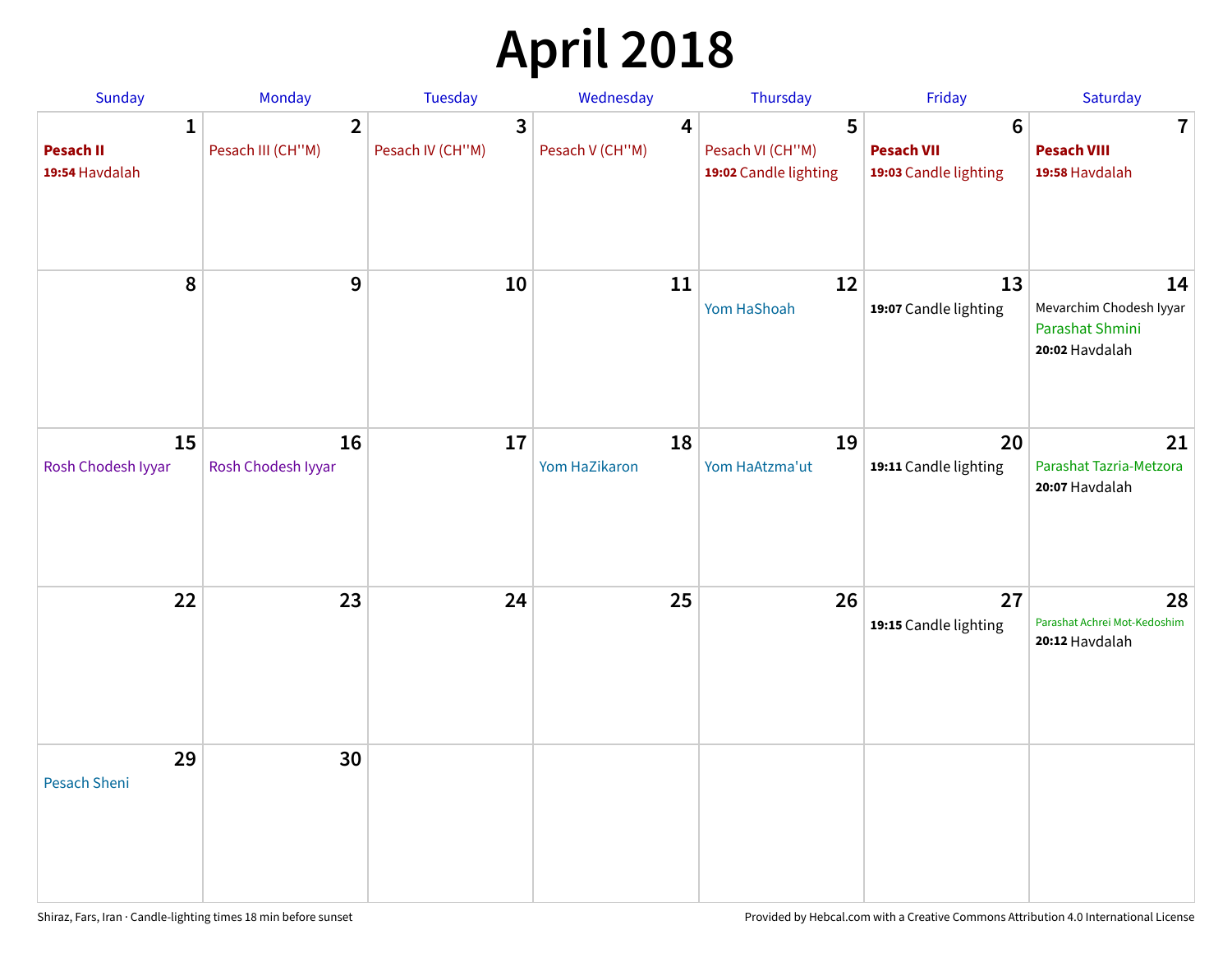## **May 2018**

| Sunday                                          | Monday                                    | Tuesday                         | Wednesday      | Thursday        | Friday                      | Saturday                                                                     |
|-------------------------------------------------|-------------------------------------------|---------------------------------|----------------|-----------------|-----------------------------|------------------------------------------------------------------------------|
|                                                 |                                           | $\mathbf{1}$                    | $\overline{2}$ | 3<br>Lag BaOmer | 4<br>19:20 Candle lighting  | 5<br><b>Parashat Emor</b><br>20:17 Havdalah                                  |
| $6\phantom{a}$                                  | $\overline{7}$                            | 8                               | 9              | 10              | 11<br>19:24 Candle lighting | 12<br>Mevarchim Chodesh Sivan<br>Parashat Behar-Bechukotai<br>20:22 Havdalah |
| 13<br>Yom Yerushalayim                          | 14                                        | 15<br><b>Rosh Chodesh Sivan</b> | 16             | 17              | 18<br>19:29 Candle lighting | 19<br><b>Erev Shavuot</b><br>Parashat Bamidbar<br>20:27 Candle lighting      |
| 20<br><b>Shavuot I</b><br>20:28 Candle lighting | 21<br><b>Shavuot II</b><br>20:29 Havdalah | 22                              | 23             | 24              | 25<br>19:33 Candle lighting | 26<br><b>Parashat Nasso</b><br>20:32 Havdalah                                |
| 27                                              | 28                                        | 29                              | 30             | 31              |                             |                                                                              |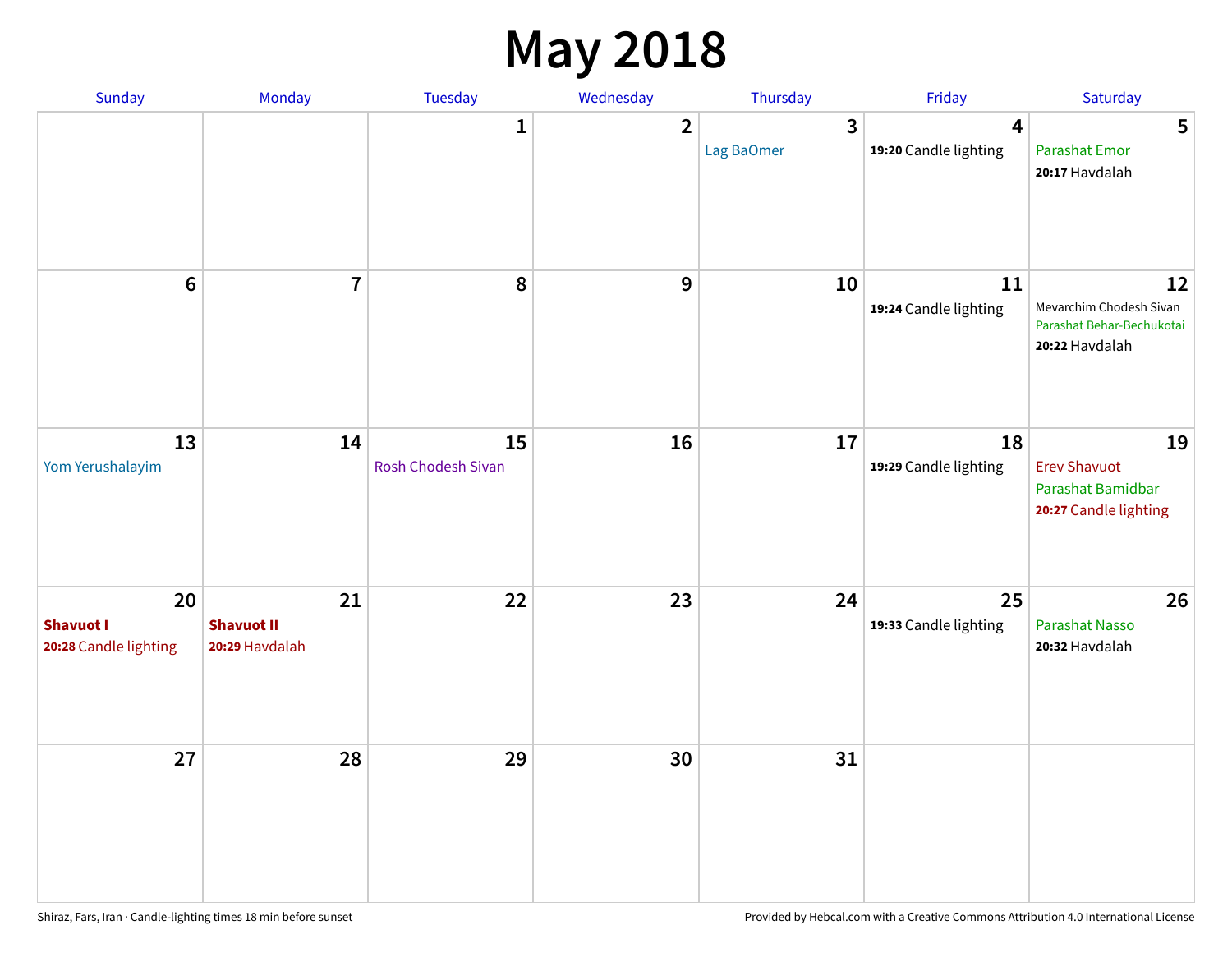#### **June 2018**

| Sunday       | Monday | Tuesday | Wednesday                | Thursday                        | Friday                                | Saturday                                                           |
|--------------|--------|---------|--------------------------|---------------------------------|---------------------------------------|--------------------------------------------------------------------|
|              |        |         |                          |                                 | $\mathbf{1}$<br>19:37 Candle lighting | $\overline{2}$<br>Parashat Beha'alotcha<br>20:36 Havdalah          |
| $\mathbf{3}$ | 4      | 5       | $\bf 6$                  | $\overline{7}$                  | 8<br>19:40 Candle lighting            | 9<br>Mevarchim Chodesh Tamuz<br>Parashat Sh'lach<br>20:40 Havdalah |
| 10           | $11\,$ | 12      | 13<br>Rosh Chodesh Tamuz | 14<br><b>Rosh Chodesh Tamuz</b> | 15<br>19:43 Candle lighting           | 16<br>Parashat Korach<br>20:43 Havdalah                            |
| 17           | 18     | 19      | 20                       | 21                              | 22<br>19:45 Candle lighting           | 23<br><b>Parashat Chukat</b><br>20:44 Havdalah                     |
| 24           | 25     | 26      | 27                       | 28                              | 29<br>19:46 Candle lighting           | 30<br>Parashat Balak<br>20:45 Havdalah                             |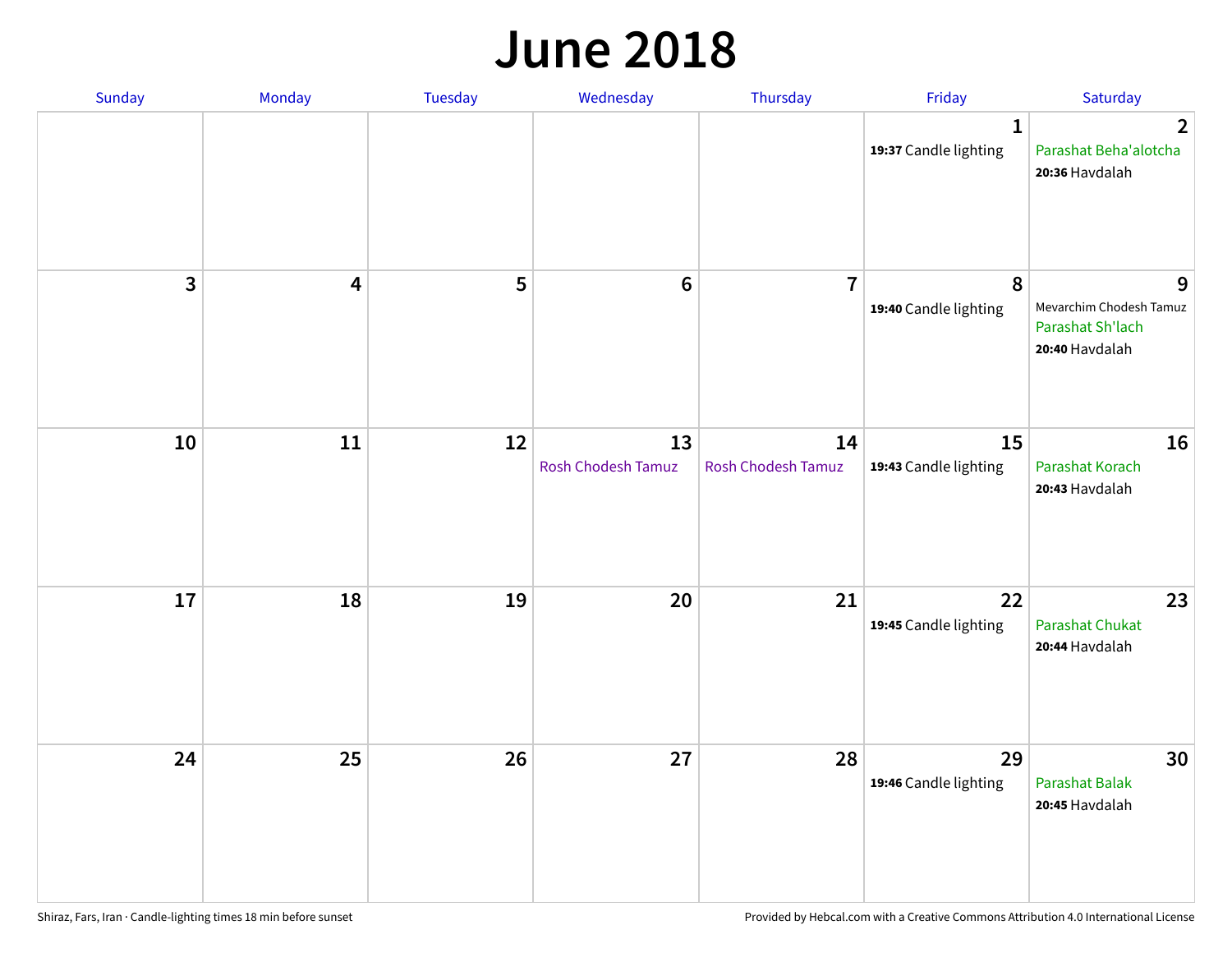## **July 2018**

| Sunday                                                                     | Monday           | Tuesday                 | Wednesday | Thursday | Friday                                         | Saturday                                                                                                          |
|----------------------------------------------------------------------------|------------------|-------------------------|-----------|----------|------------------------------------------------|-------------------------------------------------------------------------------------------------------------------|
| $\mathbf{1}$<br>04:39 Fast begins<br><b>Tzom Tammuz</b><br>20:37 Fast ends | $\overline{2}$   | $\overline{\mathbf{3}}$ | 4         | 5        | $6\phantom{1}$<br>19:45 Candle lighting        | $\overline{7}$<br>Mevarchim Chodesh Av<br><b>Parashat Pinchas</b><br>20:44 Havdalah                               |
| 8                                                                          | $\boldsymbol{9}$ | 10                      | 11        | 12       | 13<br>Rosh Chodesh Av<br>19:44 Candle lighting | 14<br>Parashat Matot-Masei<br>20:42 Havdalah                                                                      |
| 15                                                                         | 16               | 17                      | 18        | 19       | 20<br>19:41 Candle lighting                    | 21<br><b>Shabbat Chazon</b><br>19:59 Fast begins<br>Erev Tish'a B'Av<br><b>Parashat Devarim</b><br>20:39 Havdalah |
| 22<br>Tish'a B'Av (observed)<br>20:31 Fast ends                            | 23               | 24                      | 25        | 26       | 27<br>Tu B'Av<br>19:38 Candle lighting         | 28<br><b>Shabbat Nachamu</b><br>Parashat Vaetchanan<br>20:34 Havdalah                                             |
| 29                                                                         | 30               | 31                      |           |          |                                                |                                                                                                                   |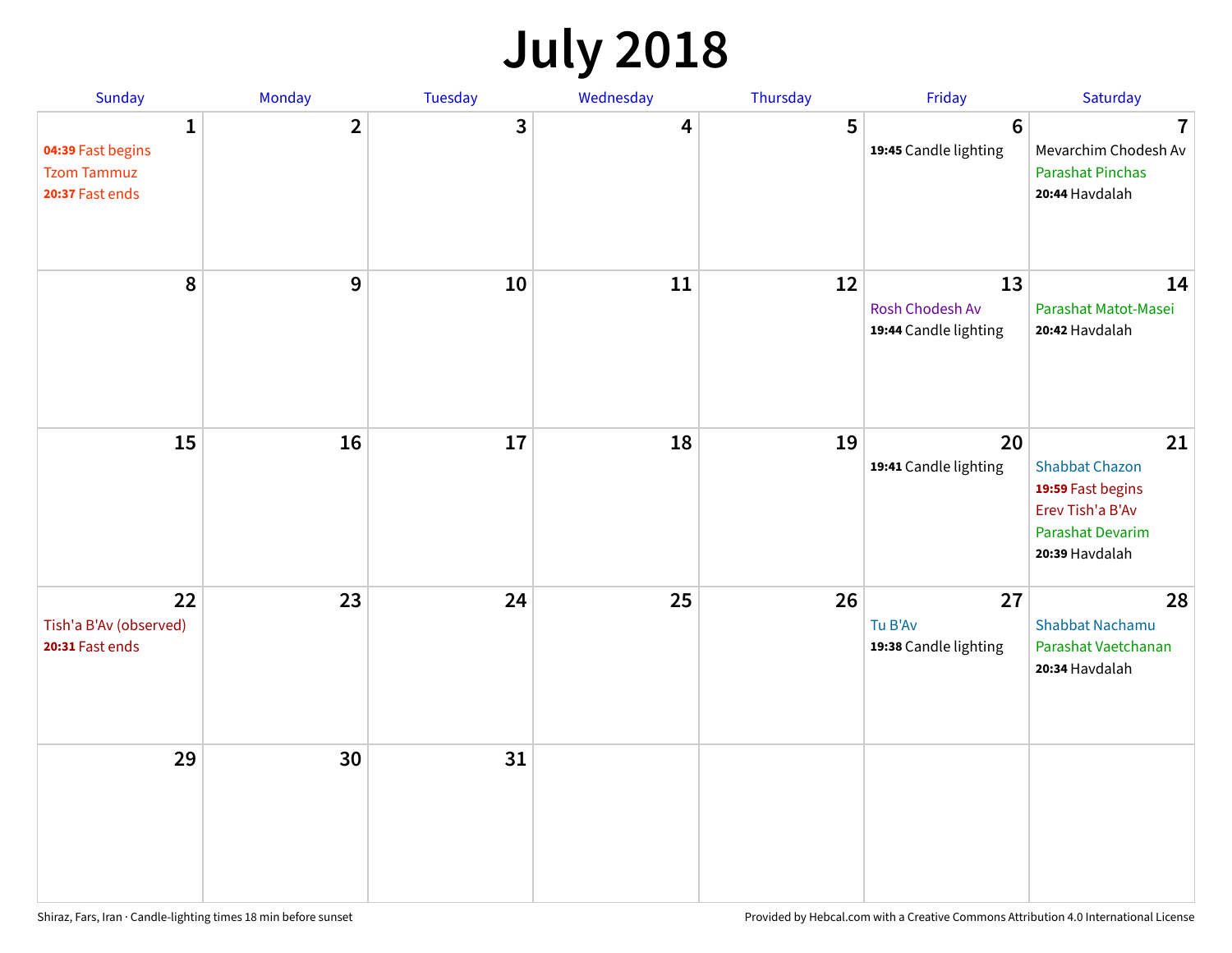## **August 2018**

| Sunday                                            | Monday          | Tuesday        | Wednesday | Thursday       | Friday                      | Saturday                                                               |
|---------------------------------------------------|-----------------|----------------|-----------|----------------|-----------------------------|------------------------------------------------------------------------|
|                                                   |                 |                | 1         | $\overline{2}$ | 3<br>19:33 Candle lighting  | 4<br>Mevarchim Chodesh Elul<br><b>Parashat Eikev</b><br>20:29 Havdalah |
| 5                                                 | $6\phantom{1}6$ | $\overline{7}$ | 8         | $\mathbf{9}$   | 10<br>19:27 Candle lighting | 11<br><b>Rosh Chodesh Elul</b><br>Parashat Re'eh<br>20:22 Havdalah     |
| 12<br>Rosh Hashana LaBehemot<br>Rosh Chodesh Elul | 13              | 14             | 15        | 16             | 17<br>19:20 Candle lighting | 18<br><b>Parashat Shoftim</b><br>20:15 Havdalah                        |
| 19                                                | 20              | 21             | 22        | 23             | 24<br>19:13 Candle lighting | 25<br>Parashat Ki Teitzei<br>20:07 Havdalah                            |
| 26                                                | 27              | 28             | 29        | 30             | 31<br>19:05 Candle lighting |                                                                        |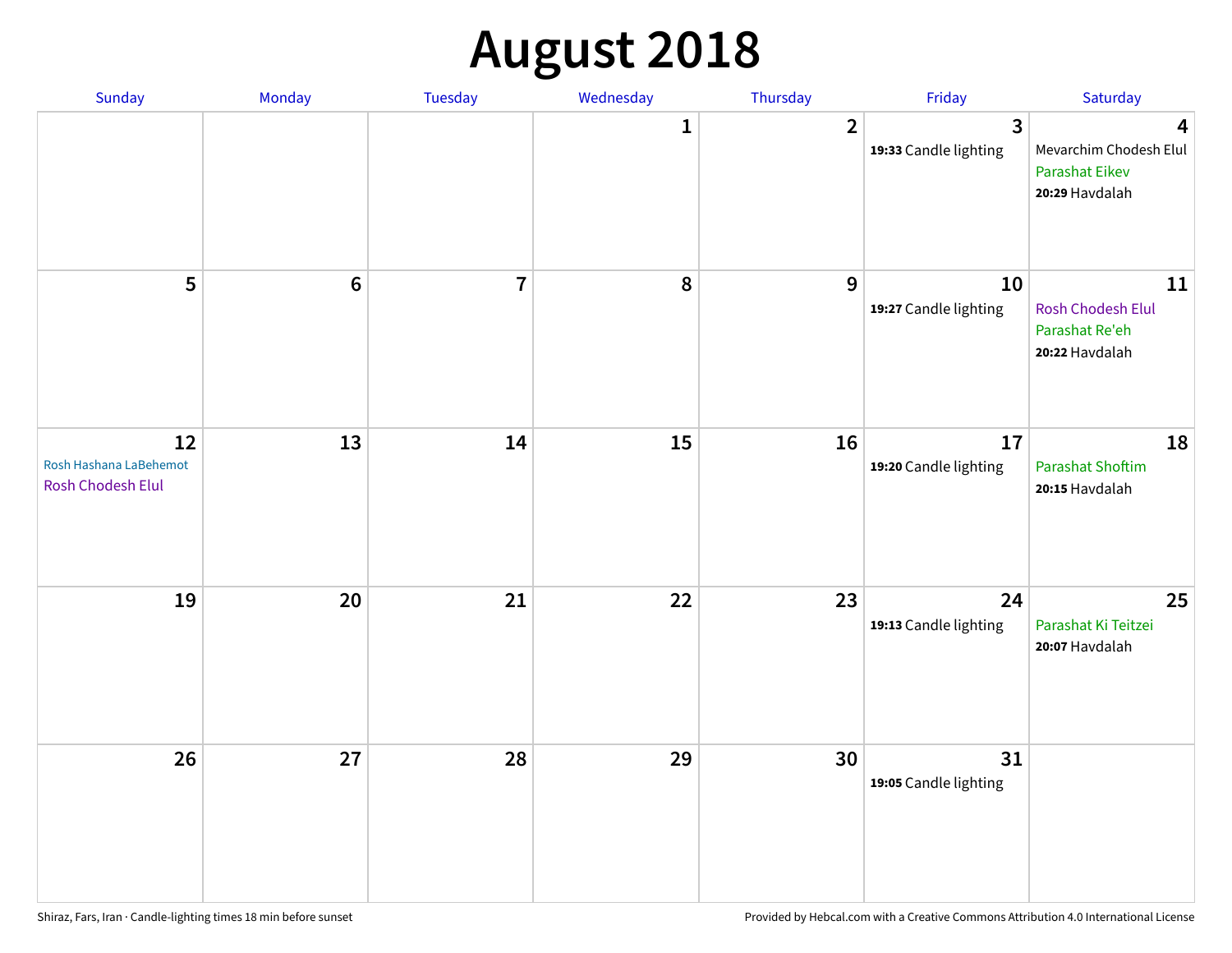## **September 2018**

| <b>Sunday</b>                                            | Monday                                           | <b>Tuesday</b>                                        | Wednesday                                                          | Thursday               | Friday                                         | Saturday                                                           |
|----------------------------------------------------------|--------------------------------------------------|-------------------------------------------------------|--------------------------------------------------------------------|------------------------|------------------------------------------------|--------------------------------------------------------------------|
|                                                          |                                                  |                                                       |                                                                    |                        |                                                | 1<br>Leil Selichot<br>Parashat Ki Tavo<br>19:58 Havdalah           |
| $\overline{2}$                                           | 3                                                | 4                                                     | 5                                                                  | 6                      | $\overline{7}$<br>18:57 Candle lighting        | 8<br><b>Parashat Nitzavim</b><br>19:50 Havdalah                    |
| 9<br>Erev Rosh Hashana<br>18:54 Candle lighting          | 10<br>Rosh Hashana 5779<br>19:47 Candle lighting | 11<br><b>Rosh Hashana II</b><br>19:46 Havdalah        | 12<br>05:31 Fast begins<br><b>Tzom Gedaliah</b><br>19:38 Fast ends | 13                     | 14<br>18:48 Candle lighting                    | 15<br><b>Shabbat Shuva</b><br>Parashat Vayeilech<br>19:41 Havdalah |
| 16                                                       | 17                                               | 18<br><b>Erev Yom Kippur</b><br>18:43 Candle lighting | 19<br><b>Yom Kippur</b><br>19:36 Havdalah                          | 20                     | 21<br>18:40 Candle lighting                    | 22<br>Parashat Ha'Azinu<br>18:32 Havdalah                          |
| 23<br><b>Erev Sukkot</b><br>17:37 Candle lighting        | 24<br>Sukkot I<br>18:30 Candle lighting          | 25<br><b>Sukkot II</b><br>18:28 Havdalah              | 26<br>Sukkot III (CH"M)                                            | 27<br>Sukkot IV (CH"M) | 28<br>Sukkot V (CH"M)<br>17:31 Candle lighting | 29<br>Sukkot VI (CH"M)<br>18:24 Havdalah                           |
| 30<br>Sukkot VII (Hoshana Raba)<br>17:29 Candle lighting |                                                  |                                                       |                                                                    |                        |                                                |                                                                    |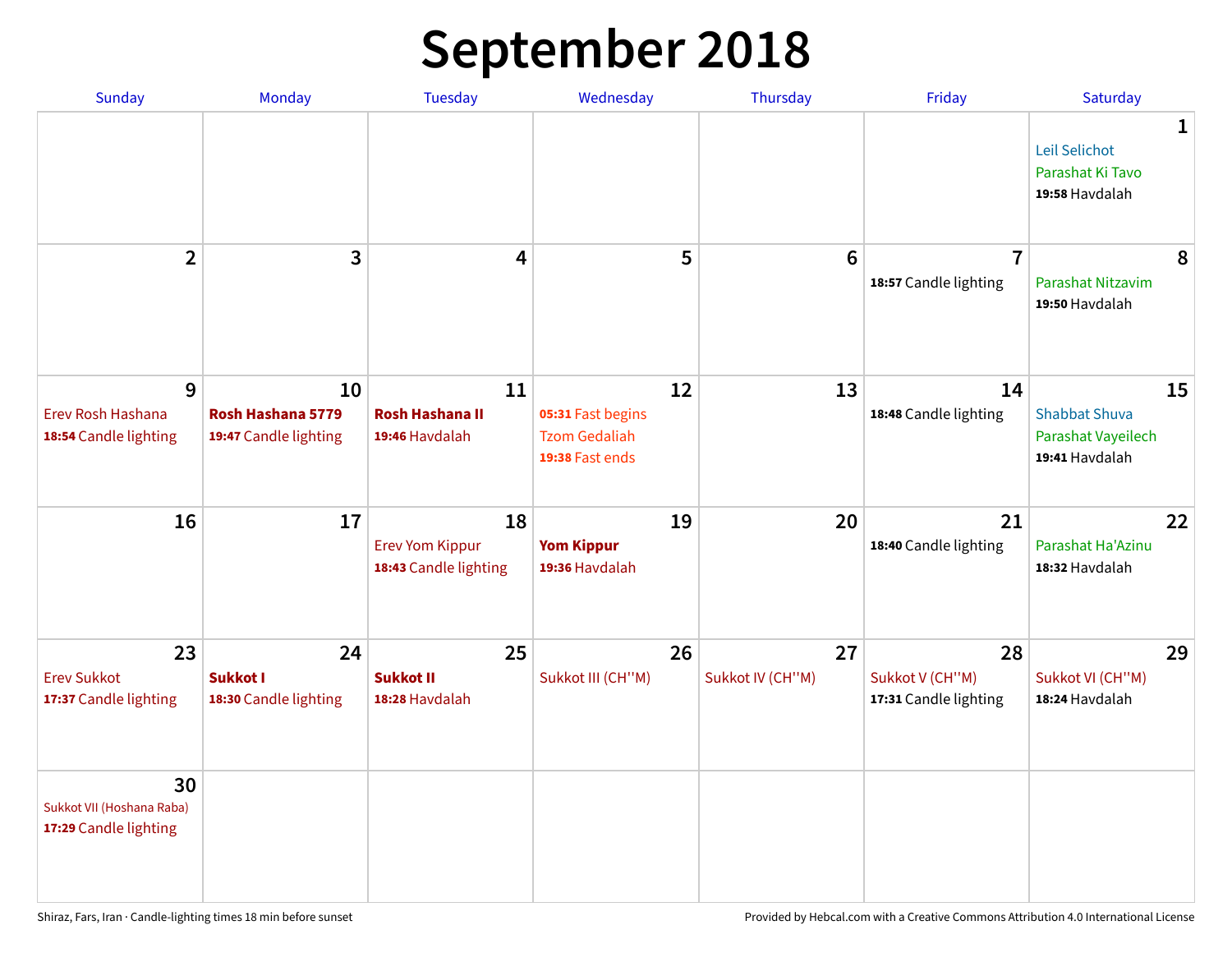## **October 2018**

| Sunday         | Monday                                                         | Tuesday                                                  | Wednesday                   | Thursday | Friday                      | Saturday                                                               |
|----------------|----------------------------------------------------------------|----------------------------------------------------------|-----------------------------|----------|-----------------------------|------------------------------------------------------------------------|
|                | $\mathbf{1}$<br><b>Shmini Atzeret</b><br>18:21 Candle lighting | $\overline{2}$<br><b>Simchat Torah</b><br>18:20 Havdalah | 3                           | 4        | 5<br>17:23 Candle lighting  | 6<br>Mevarchim Chodesh Cheshvan<br>Parashat Bereshit<br>18:15 Havdalah |
| $\overline{7}$ | 8                                                              | $\boldsymbol{9}$<br>Rosh Chodesh Cheshvan                | 10<br>Rosh Chodesh Cheshvan | 11       | 12<br>17:15 Candle lighting | 13<br><b>Parashat Noach</b><br>18:07 Havdalah                          |
| 14             | 15                                                             | 16<br>Yom HaAliyah School Observance                     | 17                          | 18       | 19<br>17:07 Candle lighting | 20<br>Parashat Lech-Lecha<br>18:00 Havdalah                            |
| 21             | 22                                                             | 23                                                       | 24                          | 25       | 26<br>17:00 Candle lighting | 27<br>Parashat Vayera<br>17:54 Havdalah                                |
| 28             | 29                                                             | 30                                                       | 31                          |          |                             |                                                                        |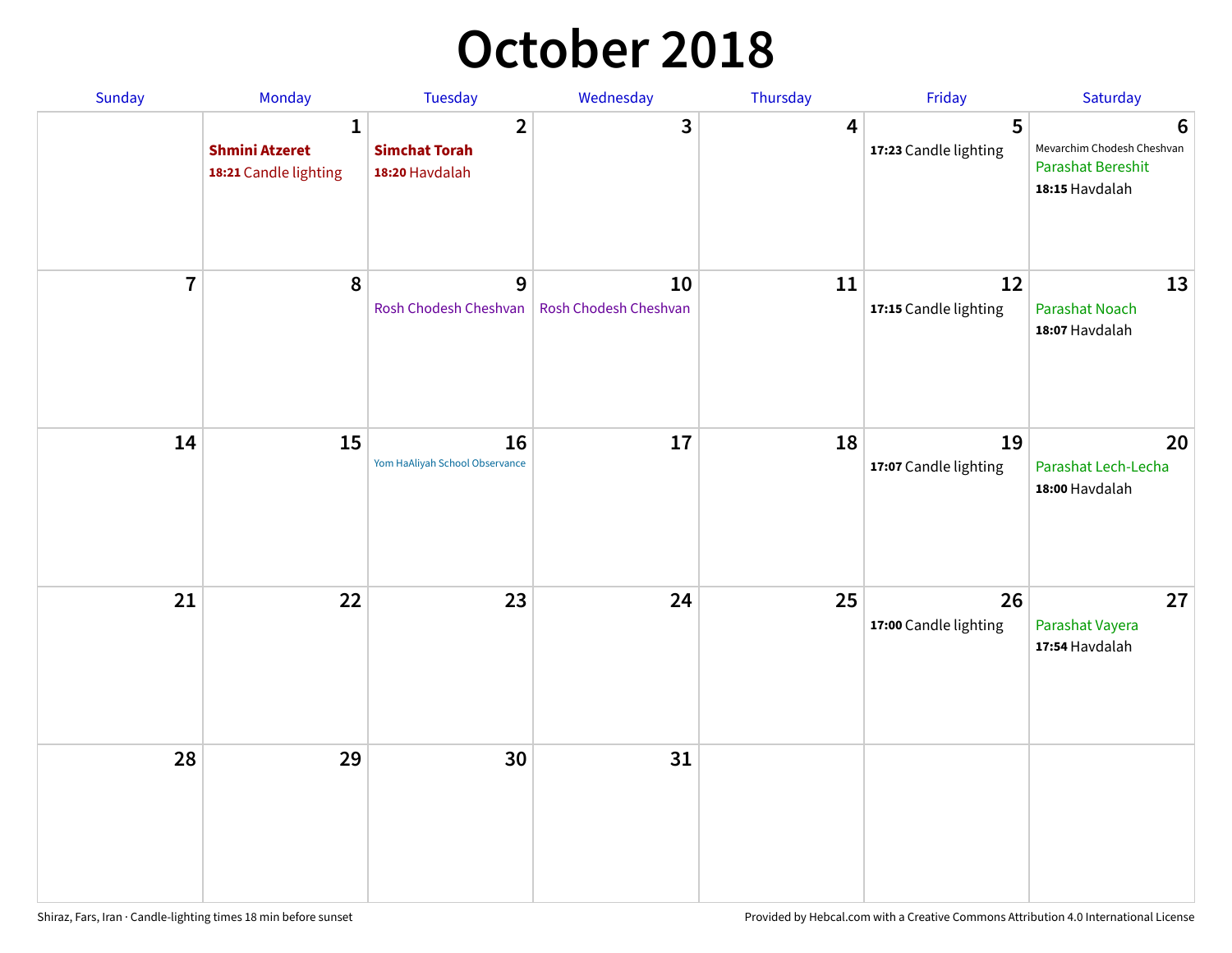#### **November 2018**

| <b>Sunday</b>           | Monday | <b>Tuesday</b>  | Wednesday                       | Thursday                 | Friday                                                                | Saturday                                                                |
|-------------------------|--------|-----------------|---------------------------------|--------------------------|-----------------------------------------------------------------------|-------------------------------------------------------------------------|
|                         |        |                 |                                 | $\mathbf{1}$             | $\overline{2}$<br>16:54 Candle lighting                               | 3<br>Mevarchim Chodesh Kislev<br>Parashat Chayei Sara<br>17:48 Havdalah |
| $\overline{\mathbf{4}}$ | 5      | $6\phantom{1}6$ | $\overline{\mathbf{7}}$<br>Sigd | 8<br>Rosh Chodesh Kislev | $\overline{9}$<br><b>Rosh Chodesh Kislev</b><br>16:49 Candle lighting | 10<br><b>Parashat Toldot</b><br>17:44 Havdalah                          |
| 11                      | 12     | 13              | 14                              | 15                       | 16<br>16:46 Candle lighting                                           | 17<br>Parashat Vayetzei<br>17:41 Havdalah                               |
| 18                      | 19     | 20              | 21                              | 22                       | 23<br>16:43 Candle lighting                                           | 24<br>Parashat Vayishlach<br>17:39 Havdalah                             |
| 25                      | 26     | 27              | 28                              | 29                       | 30<br>16:42 Candle lighting                                           |                                                                         |